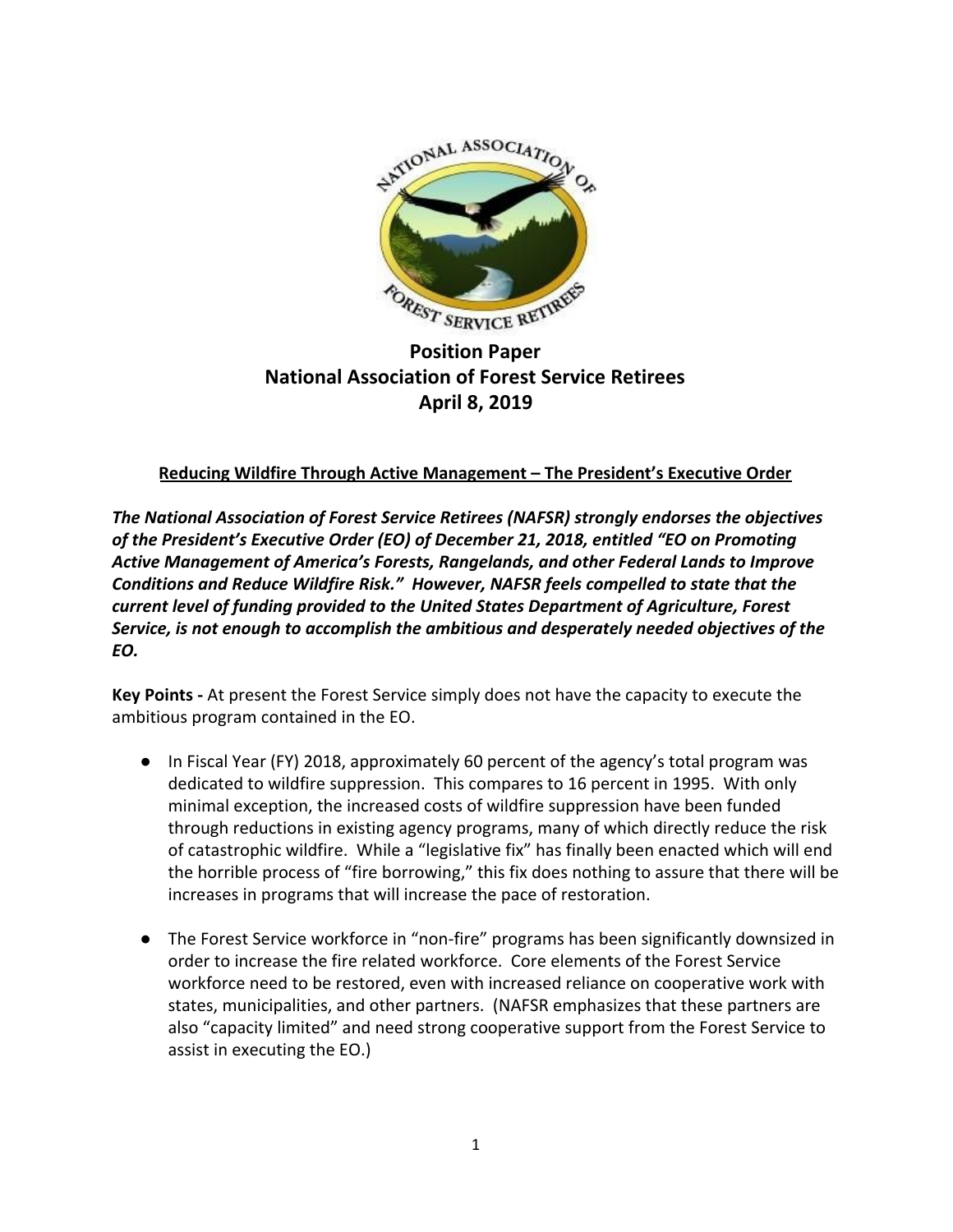- To be certain, NAFSR recognizes that simply increasing the budget is not the only answer. The Forest Service has made outstanding progress in eliminating unnecessary processes. NAFSR continues to actively support efforts to improve efficiency by streamlining agency administrative and regulatory processes, maximizing the use of categorical exclusions, and prudent application of the Endangered Species Act of 1973. However, a continued focus on efficiencies without budgetary increases will soon result in a "diminishing return" situation in terms of increasing accomplishment. The ambitious objectives of EO can't be accomplished without incremental increases in funding.
- There are approximately 80 million acres of national forest system lands in need of restoration to healthy condition so they can withstand and mitigate the threat of catastrophic wildfire and provide a sustainable flow of outputs that benefit the economies of local communities, most of which are in rural areas. In 2013 the General Accountability Office estimated that hazardous fuels reduction funding (only one of several restoration related programs) would need to total \$69 billion over 16 years in order to eliminate hazardous fuels impacts. This totals \$4.3 billion annually, in comparison to an annual average appropriation to the Forest Service of approximately \$360 million.
- Just this past February the National Oceanic and Atmospheric Administration released a report on the cost of natural disasters in the United States during 2018. Fourteen such disasters had a cost impact of \$1 billion or more, with all such disasters totaling \$93 billion. The three most costly disasters totaled \$73 billion and included two hurricanes; with a third of these disasters being the wildfires in California. In addition to the tragic loss of 86 lives, the economic impacts to local communities were substantial:
	- − Goldman Sachs estimated that the Camp and Woolsey fires in California will shave 0.1 % of GDP in 4th quarter.
	- − Moody's Analytics Inc. estimated the loss of wealth from property damage from the Camp and Woolsey fires are between \$6-8 Billion.
	- − In 2017 and 2018 wildfire seasons, at least 24,000 homes were destroyed in California.
	- − Fox News reported that insurance claims from the Camp and Woolsey fires exceeded \$9 billion.
- These tragic losses to life, property, and natural resources can be prevented! While scientific experts have not achieved consensus on investments necessary to reduce the threats from hurricanes, scientific and economic studies strongly support the premise that investing in restoring America's forests will save lives, reduce the costs of wildfire suppression, and improve the overall economies of adjacent communities; again, mostly in rural America.
	- Several economic and research related studies demonstrate that the cost of suppressing wildfire in forests with healthy conditions is significantly less than forests in an unhealthy state. For example, reference **Quantifying the potential**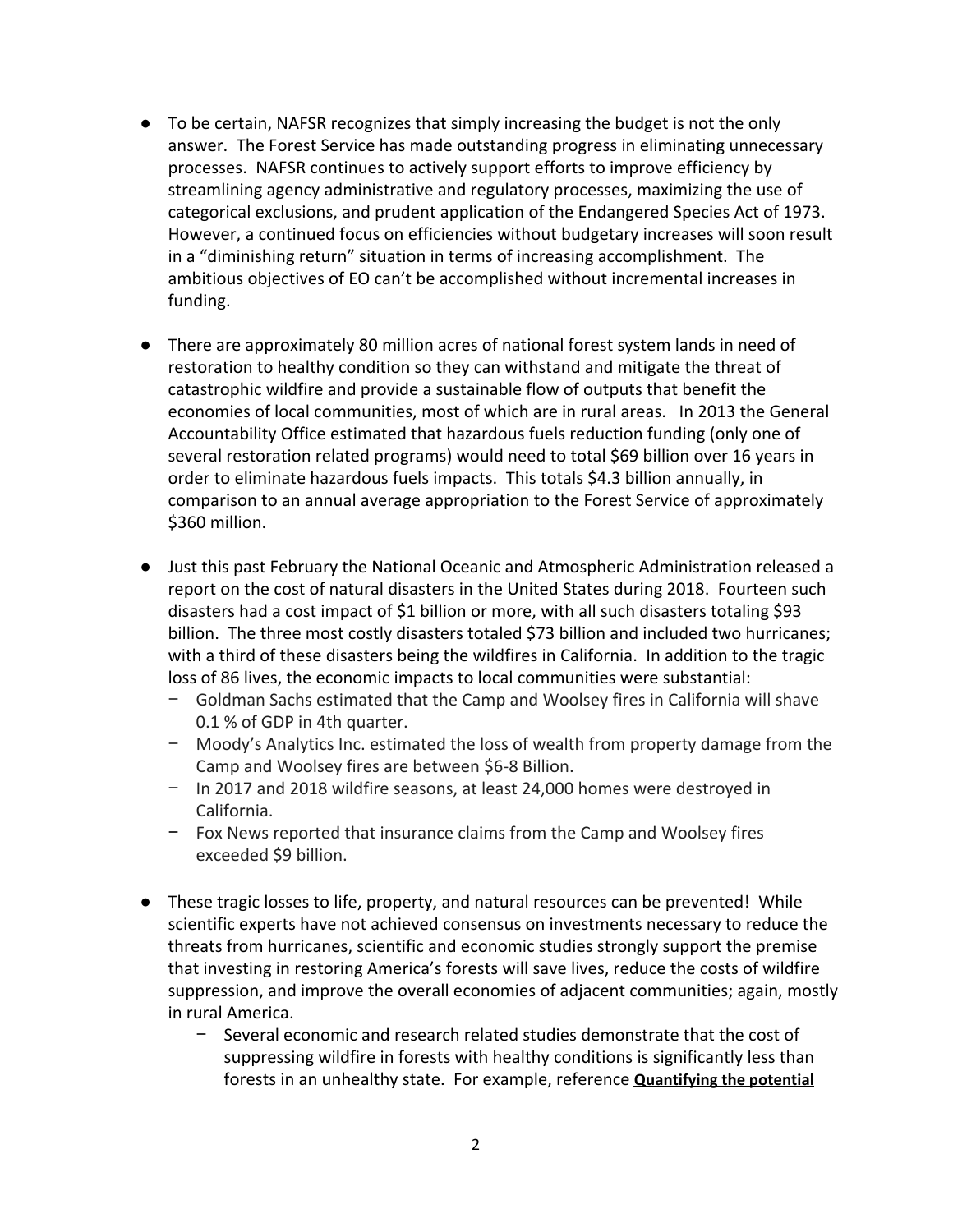## **impacts of fuel treatments on wildfire suppression costs.** [\(https://www.fs.usda.gov/treesearch/pubs/43006](https://www.fs.usda.gov/treesearch/pubs/43006))

- − Research further indicates that an aggressive multi-year program focused on developing new markets for biomass primarily resulting from treating hazardous fuels, in addition to traditional forest product sales and removal, would likely reduce wildfire suppression costs by 23 percent. This is strictly a program-based estimate and does not account for the massive losses associated with lost infrastructure, public health impacts, road and facility infrastructure, as well as natural resources.
- Investing in active management to reduce the risk of wildfire is not just about wildfire; it is also an investment in rural economies by generating forestry related employment, as well as jobs in construction, recreation, and related services. The value of the watershed and the significant damage downstream is in many cases worse than the fire itself, such as the Thomas Fire and loss of life and property in Santa Barbara outside the the National Forest.

**USDA Forest Service Capacity -** Given the time to ramp up, the Forest Service would have the capacity to execute a program that includes an increase in appropriations of \$2 billion over present levels with significant parts of this increased funding supporting work performed by other partners. Key aspects of this budgetary increase include increased funding for critical programs that will achieve the EO objectives, including hazardous fuels reduction, forest products, vegetation and watershed management, forest health, and road management. These are the programs that directly affect reduction in hazardous fuels, increase the production of traditional and innovative new forest products, restore eroded lands/prevent future erosion, reduce the impacts of invasive species, reduce the backlog in critically needed reforestation, and improve and maintain road and bridge infrastructure. Using a \$2 billion increase as a basis, the following is a realistic allocation:

- Hazardous fuels reduction funding could be immediately increased substantially. The Forest Service's capacity in this program already exists to fully function. An increased program of \$600 million could be promptly executed.
- In addition to the immediate increase for hazardous fuels reduction, a three-year ramp-up to the following funding levels could also be effectively executed:
	- − \$1.2 billion for National Forest Management line items (in several appropriation accounts) that directly support active forest management activities such as production of forest products, road and bridge infrastructure, management of invasive species, erosion control, and reforestation.
	- − \$150 million for cooperative programs that directly support similar active management on lands supported by the agency's State and Private programs, such as Forest Stewardship, Cooperative Forestry, and Forest Health.
	- \$50 million to support development of new biomass technologies that will enhance markets for what is now low-value wood; thus, turning what we consider to be hazardous fuels into forest products with significant value.